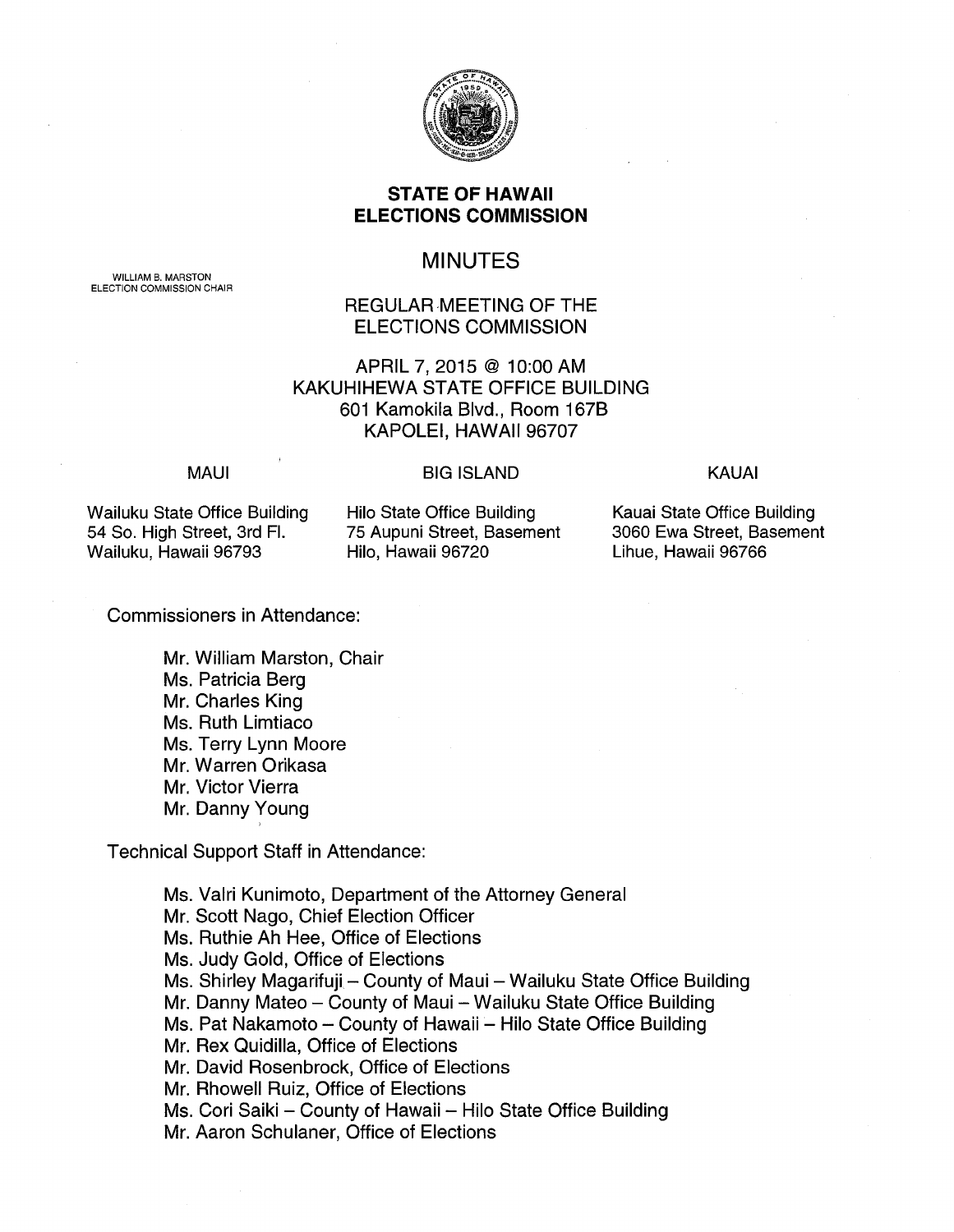> Ms. Aulii Tenn, Office of Elections Ms. Jamee-Lee Toro-Lopez, Office of Elections Ms. Kristen Uyeda, Office of Elections Mr. Chris Wong, Office of Elections Mr. Lyndon Yoshioka - County of Kauai - Lihue State Office Building

Guests in Attendance- Kakuhihewa State Office Building:

Mr. Tony Baldomero - Campaign Spending Commission Ms. Janet Mason - League of Women Voters Mr. Dan Purcell Ms. Marianna Scheffe - League of Women Voters - Hilo State Office Building Mr. Ken Settsu Ms. Margaret Wille - Hawaii County Council - Hilo State Office Building

# PROCEEDINGS

### I. Call to Order

Chair Marston called the meeting to order at 10:02 a.m. on April 7, 2015 at the Kakuhihewa State Office Building, Room 167B.

Chair Marston advised two Commissioners are on their way. He notified attendees at the neighbor island video conference centers that, if communication is lost, the meeting will continue. Commissioner Moore arrived at 10:03 a.m.

II. Roll Call and Determination of a Quorum

Elections Commission Secretary conducted roll call. Commissioner Kitaoka was not in attendance and excused. Commissioner Limtiaco was on her way and arrived at 10:12 .m. All other Commissioners were in attendance and the Commission had a quorum.

Ill. Approval of Minutes for the meeting of February 20, 2015

As there were no additions or corrections to the minutes, Commissioner Orikasa moved that the minutes be approved, the motion was seconded by Commissioner Young and approved by the remaining Commissioners.

- IV. Public Testimony- Any interested person may submit data, views or arguments on any agenda item
	- a. County of Kauai- Lyndon Yoshioka informed no one available to testify.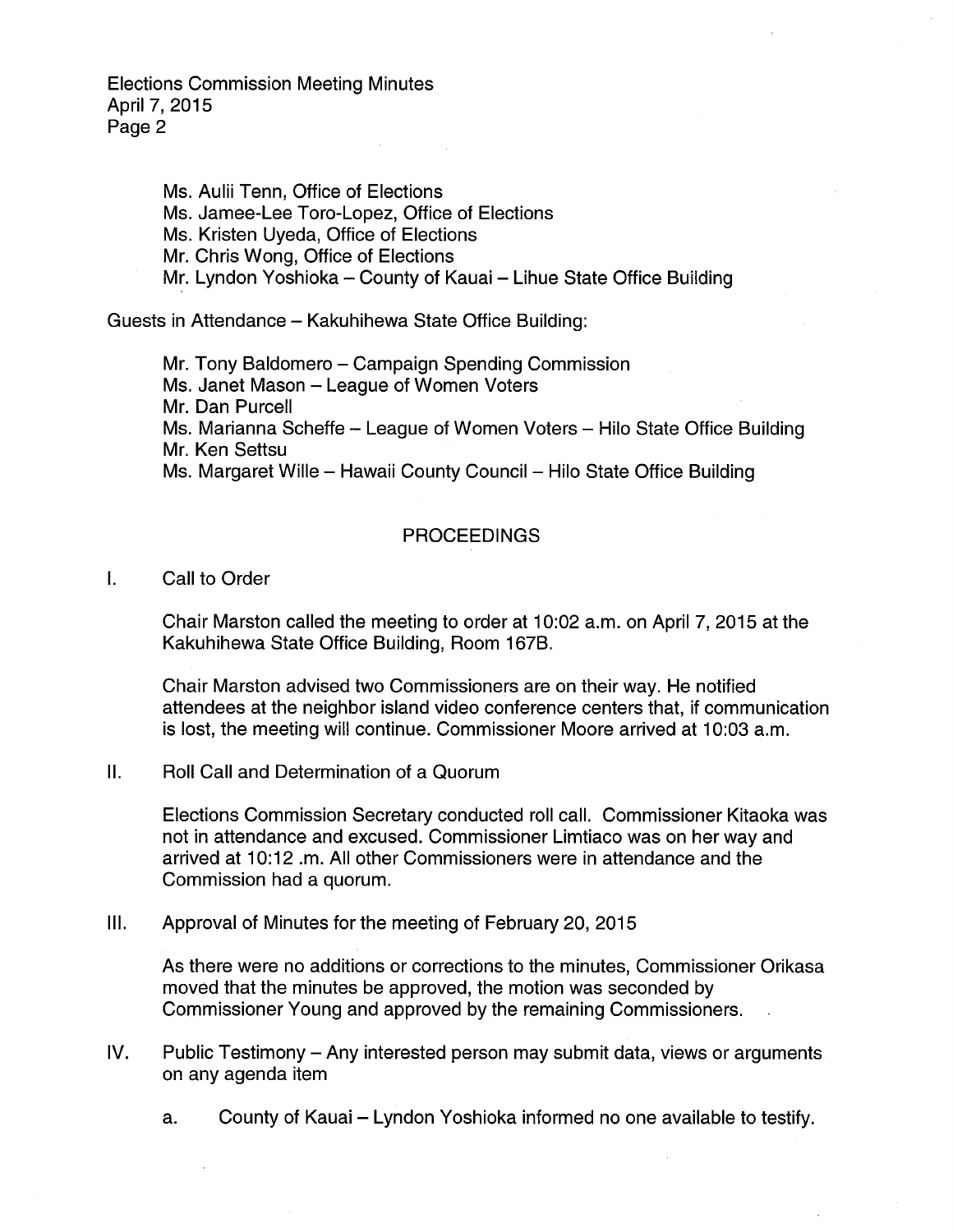- b. County of Maui Ms. Magarifuji informed no one available to testify.
- c. County of Hawaii:

**Margaret Wille-** County Councilmember Wille thanked the Commission for conducting this video conference meeting; stated she supports their effort in providing this opportunity; and encourages video conferencing for Boards and legislative hearings.

Councilmember Wille commented she represents North and South Kohala and is in support of the vote-by-mail legislation. In the past, she raised concerns of individuals sharing mail boxes. In her North Kohala district for example, there are no mail boxes and four to five families may share one mail box. However, considering the current low level of voting and since vote-by-mail may increase the number of votes, it will certainly be a positive step.

Regarding the Campaign Spending Commission's Public Funding for Candidates, Councilmember Wille stated she probably would not have run for office, if it hadn't been for the public funding. It's a good plan, she encourages its continuation as it brought in new people willing to participate in the program.

Relating to the Super PACs (political action committees) and current legislation, Councilmember Wille suggested it appears money goes into one group, they are listed as the only party putting in the money, but the true source is unknown and feels there has to be a better way to follow the money.

There is legislation by the Campaign Spending Commission to add one more report, and feels that transparency, open government, and accountability are important.

d. City and County of Honolulu

**Dan Purcell** – Mr. Purcell thanked Councilmember Margaret Wille for testifying in Hilo. Mr. Purcell thanked the Commission for the extra effort involved in conducting this video conference meeting, and commended the Commission for bringing the islands together to communicate on issues. He stated although this is a non-election year, this was a good trial run, and hopefully the Commission will have this available during an election year.

**Janet Mason-** Ms. Mason thanked the Commission for conducting this teleconference meeting. The League of Women Voters (LWV) anticipates it will take some time for the public to adjust to this new opportunity to participate and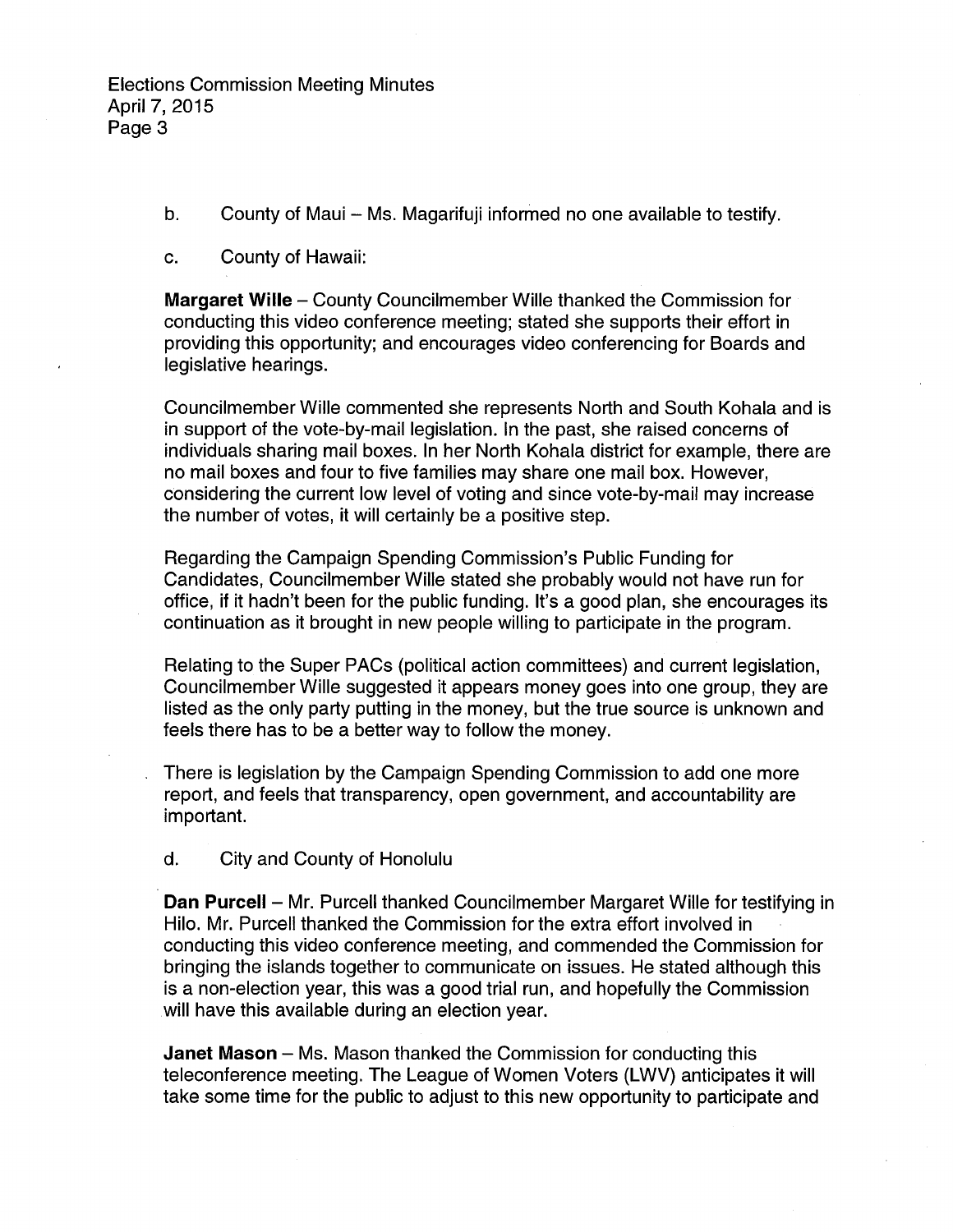hopes the Commission will continue to publicize that the meetings will be by teleconference.

Relating to Agenda Item No. VI, the LWV continues to track all the voting and election measures introduced, there may be 16 measures that are still viable and think only a handful of these will pass during the next month.

A main legislative effort continues to be voting-by-mail, where the rationale is to significantly reduce the logistical issues related to conducting elections. There is still some confusion whether this will improve voter turnout; but the LWV doesn't think that it will, research on this is not conclusive. The introduction in Senate Bill 287 does point out that voter turnout is already very high among permanent absentee voters.

A review of the testimonies on the two voting-by-mail bills shows that people are concerned whether voter service centers, voter assistance would still be available with vote-by-mail if precinct polls are eliminated, whether an absentee voting system will continue to be available, how confidentiality of mailed ballots can be maintained, and whether in-person voting will still be available. A review of the Committee Reports, there have been eight public hearings so far and another one this afternoon, provide some idea of how the legislature is addressing issues. The Senate and the House versions are very close, both measures call for the gradual implementation of this new law starting with the Kauai Primary in 2016, and apparently no rulemaking is contemplated until 2017 after this first primary.

One difference between the House and Senate Bills concerns the division of responsibility and costs between the state and the counties. The LWV thinks this difference can be resolved in conference committee and favor cost sharing on the basis of the type of election, whether it's an all county election, a state election or a combination. The only other major difference in the two bills is whether voter rights to late registration and same day registration, from 2014 Act 166, will be eliminated. Senate Ways and Means Committee hasn't yet provided an explanation for eliminating Election Day registration in HB 124, which was only passed last year. The LWV strongly oppose eliminating late and same day registration, which they view as a step backward in voting rights and voting modernization. Act 166 that was just passed last year should be given a chance to work. Same day registration and voting-by-mail can work together, as Colorado admits is working very well.

Ms. Mason noted the LWV doesn't always support progressive voting and elections measures. As an example, when House Bill 15 was introduced, it was a terrific bill, it created a statewide standard for the distribution of absentee ballots, and they certainly think that it's a good idea and testified in support of that. But in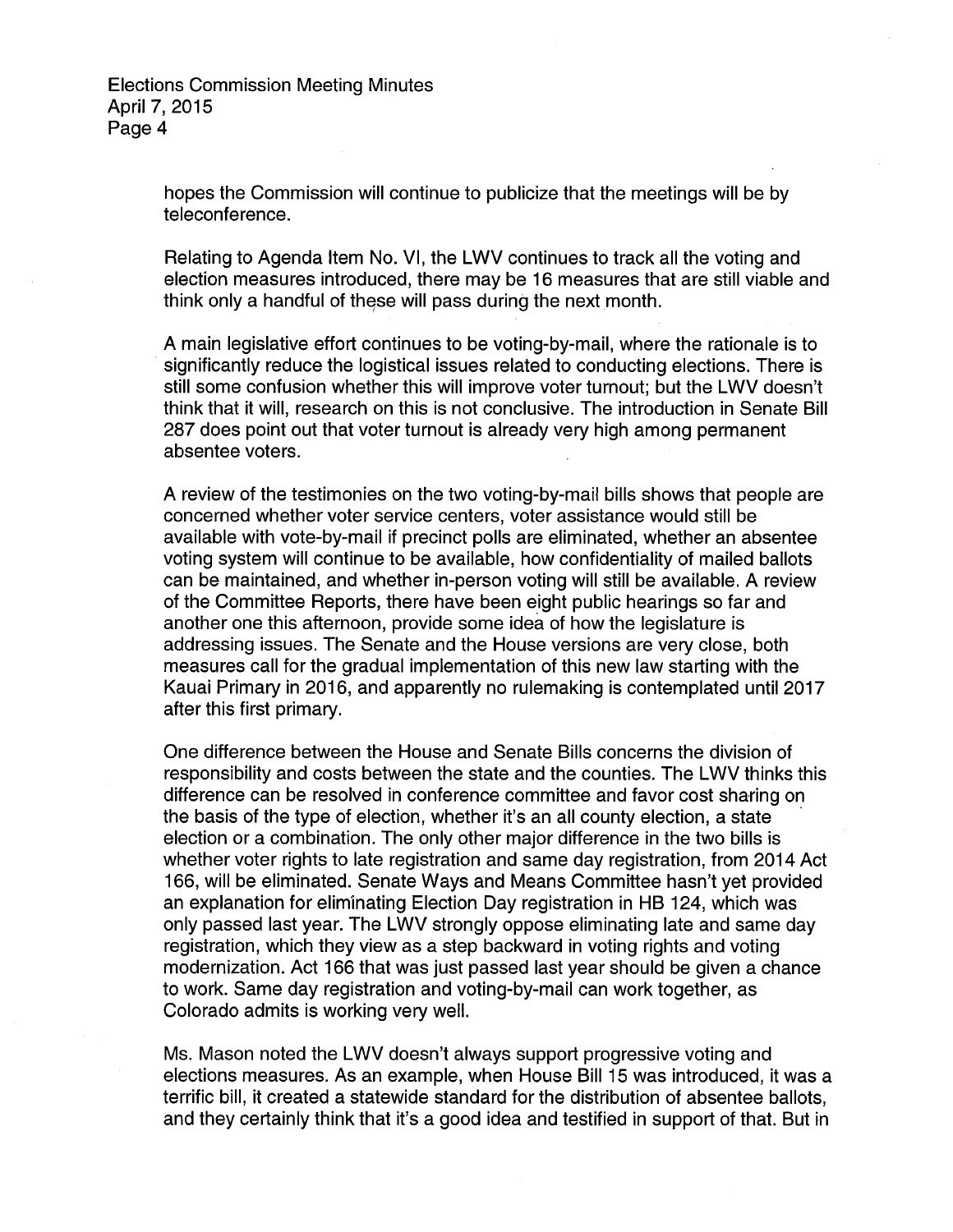> late March, this measure was amended with the Proposed Senate Draft 1, it added an entirely new section that has to do with the Elections Commission governance including procedures for removing the Chair of the Commission. Both subjects are definitely worthy of consideration but the Proposed SD1 has a very different subject and it was added to the original bill after crossover, so it's not going to be able to have the three readings required in the House, so the LWV oppose the bill at this point, because of process problems.

Ms. Mason stated our Constitution requires that "No bill shall become law unless it has had three readings in each house on separate days." The three reading requirement applies to the subject of the bill, not just the bill title and the bill number. Interestingly, the Attorney General provided an opinion about the details of the Proposed SD1, concerning the Elections Commission governance, but no opinion about the Constitutional problem. The Senate is moving ahead with what the League calls a "Frankenbill" that constitutes two unrelated subjects. The LWV oppose any Frankenbill that they identify in the legislature.

Relating to Agenda Item No. VII, the performance appraisal for the Chief Election Officer, Ms. Mason stated there are still a couple of bills alive requiring performance evaluation for the Chief Election Officer. The LWV is pleased to see that the Commission appear to be getting ready to have some kind of method for doing this.

Relating to Agenda Item No. VIII, the LWV is happy to learn that the Commission is finalizing and adopting the overdue biennial report to the legislature. Ms. Mason stated completing the report should set the relationship on a more collegial footing and the tone for future work with the legislature.

Commissioner King asked Ms. Mason what is the concern with the confidentiality of the mail ballots, since we do it now. Ms. Mason responded, it's not the LWV concern, but it does concern some people. The LWV is satisfied that, with the secrecy ballot, and provision for not opening the ballots until they're back in the Counting Center, that the confidentiality will be taken care of.

Commissioner Moore asked Ms. Mason if she's conveying that there will always be the option for the in-person voting by way of the AB Walk. Ms. Mason replied the option is in both bills, it's just that the message hasn't sunk in.

Commissioner Moore asked'Ms. Mason what she thinks we can do, to indicate that there will always be an option for voter assistance as well, through the AB Walk. Ms. Mason responded she think what's going to happen if voting-by-mail passes, the so called AB Walk Centers will be replaced by Voter Service Centers, but effectively they will offer the same service. Ms. Mason noted she thinks the Chief Election Officer mentioned that he plans a public relations, public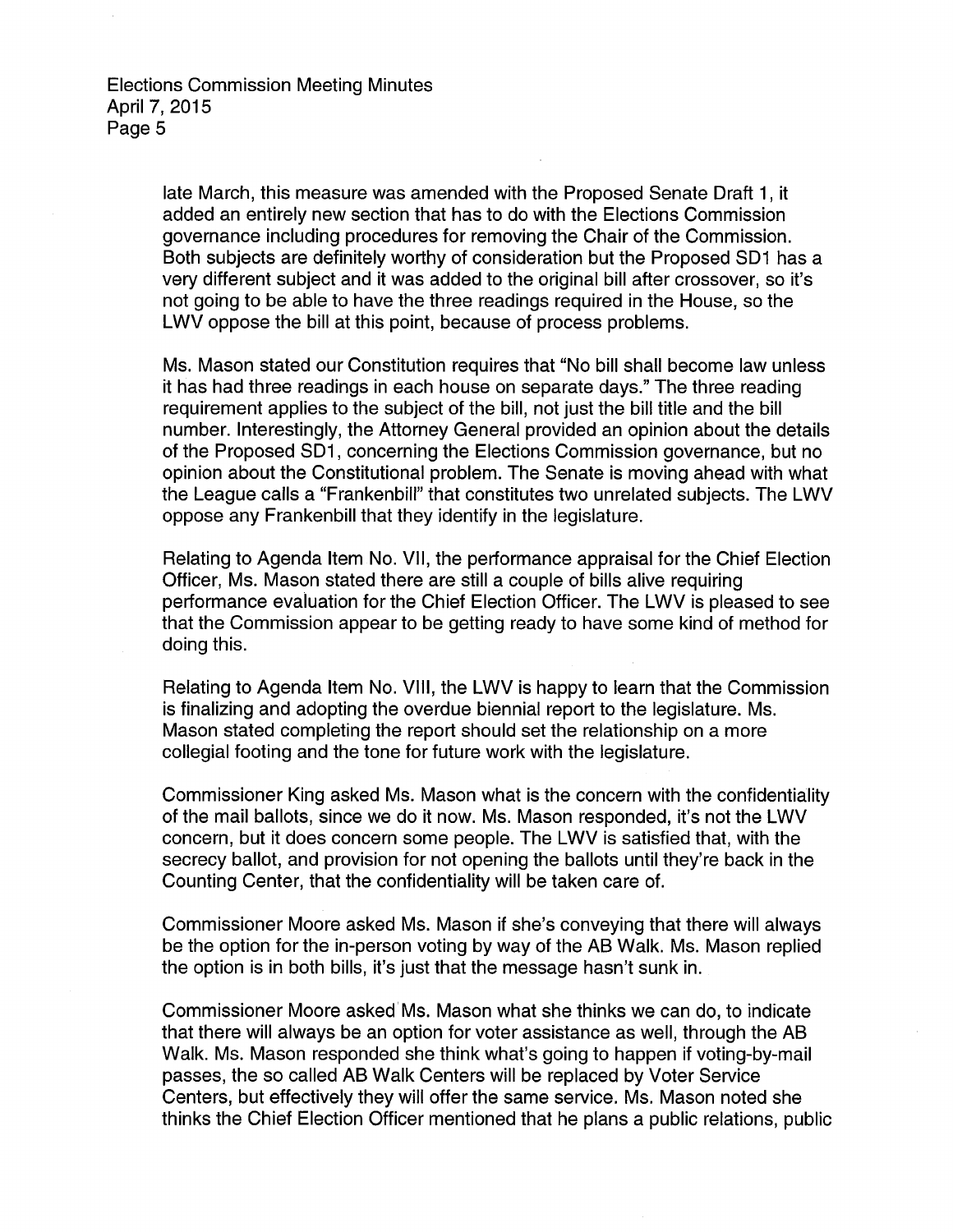voter service campaign, before the 2016 election. If the bill passes, and the message is repeated about what's available at each Center, what to expect, what the schedule is, she thinks it can be dealt with a good voter service campaign. The LWV doesn't oppose voting-by-mail, they support it, but they are not in support of anything that eliminate late registration or same day registration.

V. Status Report from the Chief Election Officer, discussion and action, if appropriate

CEO Nago reported, since the last meeting, OE has focused on legislation, online voter registration and revising the website. CEO Nago commented that Ms. Mason provided a rundown of election related bills, and will add those OE is following.

- House Bill 124 relates to all-mail elections, it calls for conducting elections by mail for the County of Kauai starting in 2016. OE has supported that bill, and for logistical reasons we testified against a part of that bill.
- House Bill 179 relating to permanent absentee ballot, the Office submitted this bill for introduction. It basically requires that anyone requesting a permanent absentee mail ballot, shall have that ballot sent to a mailing address in Hawaii or the mailing address on record. Currently some voters have the permanent absentee ballots sent out-of-state which defeats the residency requirement. This bill would allow for the ballot to be sent to their Hawaii mailing address on record.
- Senate Bill 364, this requires the Office of Elections to conduct recounts; we submitted testimony asking for clarification regarding votes cast and ballots cast. This would require recounts for elections decided by less than five hundred votes or one-quarter of one per cent of all votes cast for the contest. Chair Marston inquired if this is for any elections, and Mr. Nago responded it will be for any elections, Federal, State and County elections.
- Senate Bill 440 relates to vacancy elections. Since the Primary Election date was changed, and to meet the 45-day mailing of ballots to overseas voters, this bill changes the candidate filing deadline for a vacancy of the U.S. Senator. This is a recommendation by the Department of Justice to change this law, so we can meet that requirement.

Regarding online voter registration, CEO Nago reported OE is on track to launch online voter registration on August 3, 2015. OE is required by law to implement this by the 2016 Primary Election. Anyone with a Hawaii State Identification, or a Hawaii Driver's License will be able to register to vote online. OE is in the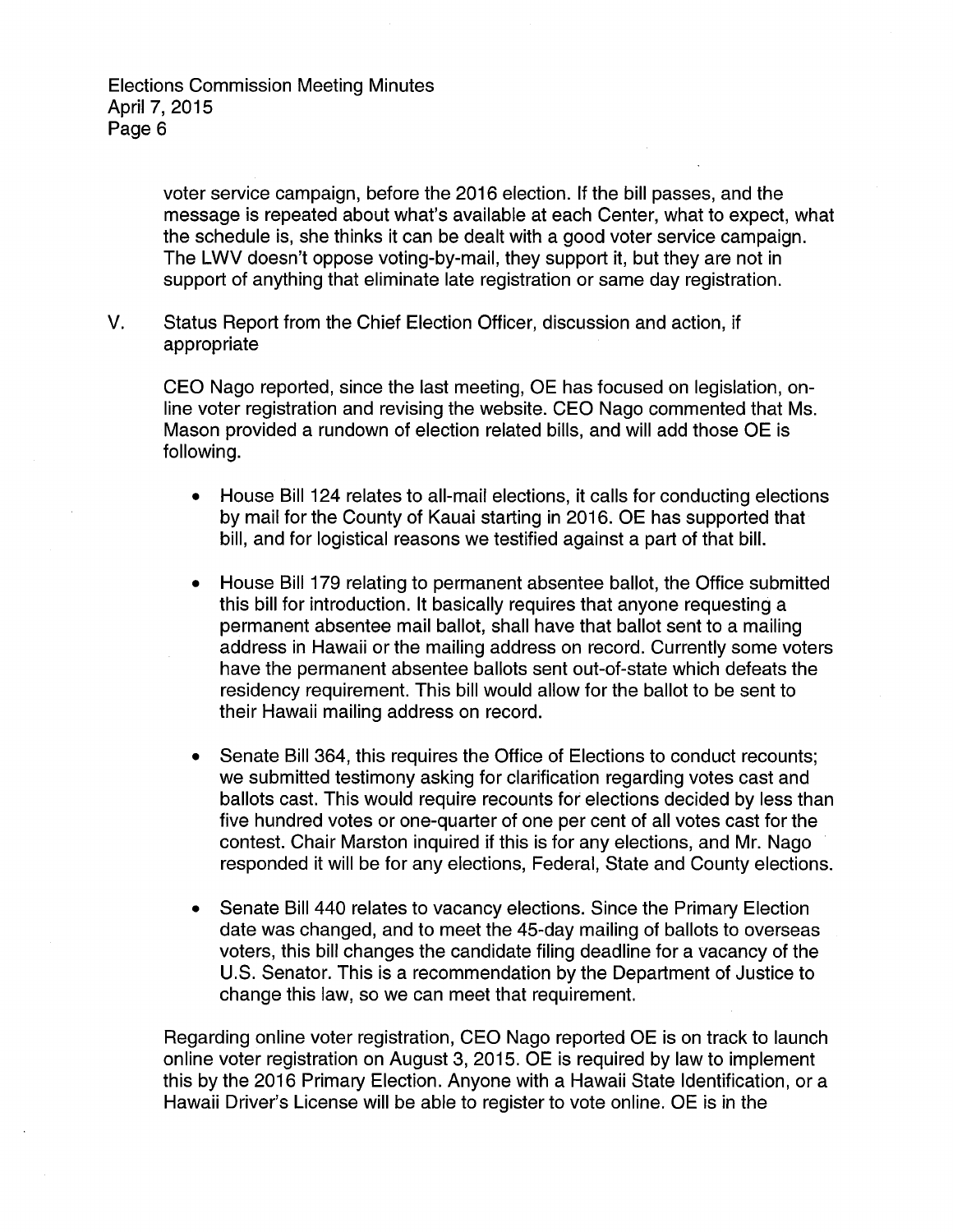> process of finalizing the screens, what a voter sees when they register online, and will continue testing the system.

CEO Nago reported that June 30, 2015 is the target date to launch the new redesigned OE website. The website hasn't been updated in a while, items have been rearranged, there's a fresher look, and more intuitive for voters to actually obtain Election Day information. In previous years, voters called OE for information, they are starting to go to the website to get information. The goal is to make it user friendly for voters to obtain the information they are looking for.

Commissioner King asked if this is all being done within the State, CEO Nago responded it is being done within OE, and the Office of Information and Communication Services Division (ICSD) of DAGS (Department of Accounting and General Services)

Commissioner King, referenced Councilmember Wille's comment on the Campaign Funding, and asked if OE provided testimony. CEO Nago responded, no, campaign funding is actually under the purview of the Campaign Spending Commission. OE is responsible for the conduct of elections, and not the funding aspect of it.

Commissioner Berg inquired if the four election related bills outlined here, are the only ones alive at this point. CEO Nago responded that these are the ones OE is tracking since the last meeting. CEO Nago noted there may also be some companion bills alive, where there's a house version and a senate version, as Ms. Mason mentioned, with subtle differences in them.

Chair Marston commented he is not receptive to the mail-in ballot. His intuitive feeling is the possibility of fraud occurring, does not know what has been done to address that or why people feel comfortable with it, and asked for any comments. CEO Nago responded, he thinks if Chair Marston saw what is done on the back end, what is done with a mail-in ballot, it is not simply just mailing a ballot out to the voter, getting the mail back and we count it. There's a lot done on the back end that a voter is not aware of. For example, when a voter first registers to vote, the application is signed, so the voter's signature is on file. When a voter applies for an absentee mail ballot, another application is filled out, and that signature is then compared to the original signature to make sure the voter is the person actually requesting a ballot. Someone else cannot request a ballot for you. When the ballot gets sent out, the voter needs to sign it, and when it comes back that signature is also verified. If a voter's wife voted for him because he was away and signed the ballot, if the signature doesn't match, it's put on the side and doesn't get counted. There are a lot of checks in the system in place, to make sure that the voter is the voter that requested and voted the ballot. Chair Marston asked what system is used to verify the signature, and is it scanned. CEO Nago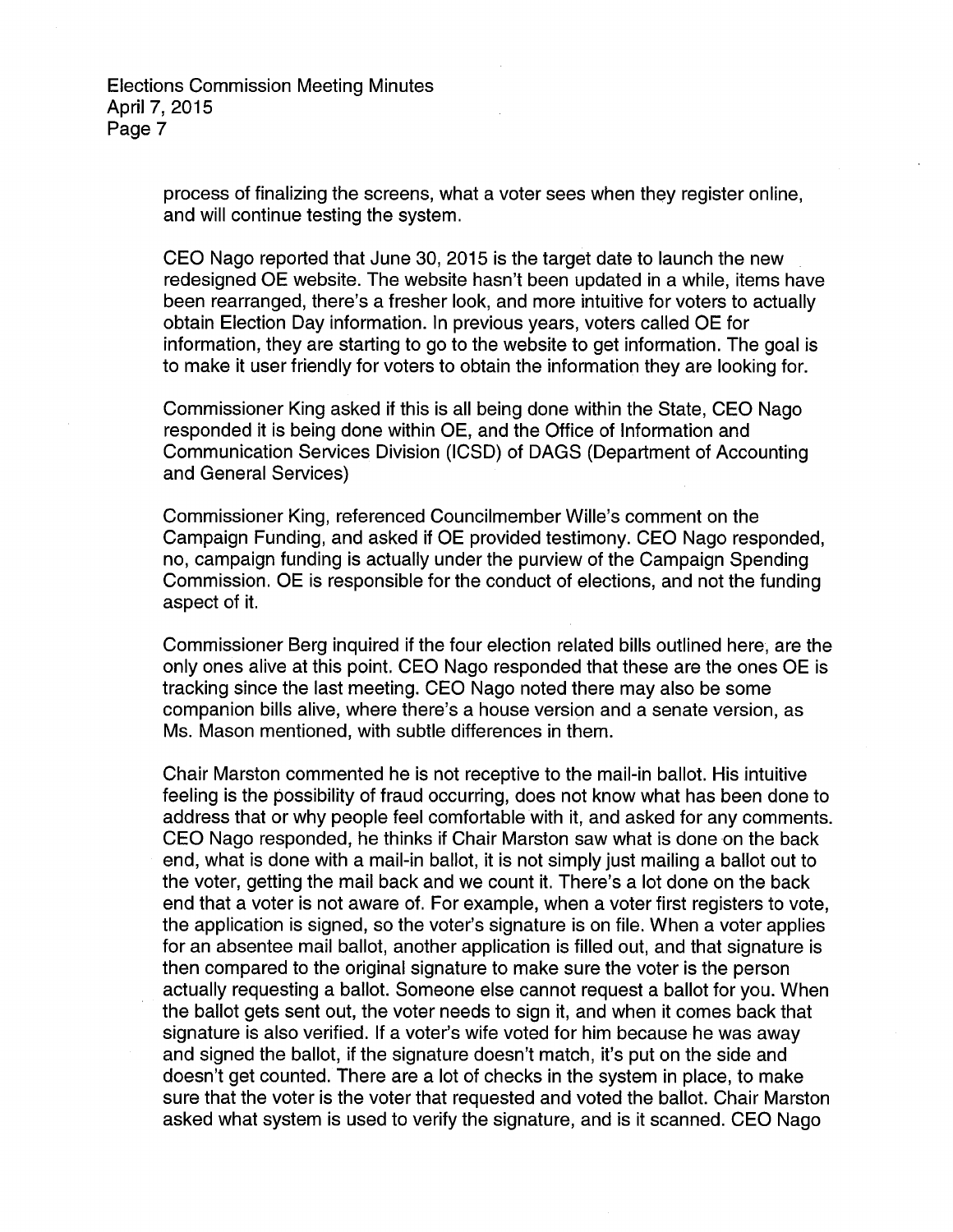responded, the signature from the application is on file, and right now it's a manual verification. CEO Nago added, the respective County Clerks receives the ballot and compares the signature on the envelope with the signature on file.

Commissioner Vierra asked, if a signature is questionable, is the voter contacted. CEO Nago responded, on many occasions, if the voter doesn't sign the envelope, the County Clerks will contact the voter to have them come in and sign it. If the envelope is not signed, the ballot cannot be counted, it's considered an invalid ballot. If the signature is questionable, or doesn't match, it's put on the side and is saved. If it eventually goes to court, it would then be the court to decide whether or not that ballot would be counted. Commissioner Vierra clarified that a voter wouldn't know if his vote wasn't counted. CEO Nago responded, if the voter didn't sign it, yes.

Commissioner Vierra asked, if there was some minor discrepancy, is the voter contacted. CEO Nago responded, he's not actually sure of the details, since absentee mail are handled by the counties.

Commissioner Berg commented that on Kauai, she knows the County Clerk staff did call voters if there was a question about signatures matching, and they actually found one where there was a possible voter fraud, police looked into it, but she never heard anything thereafter. On Kauai, that's a small amount of voters, but when you have everyone on Kauai sending and mailing in an application or mail vote, that might be a little more difficult to process, given their staff. Commissioner Berg added, she doesn't know how they anticipate to address that issue. CEO Nago commented, there are sorters available to address that issue to make it an automated process, and the Office did request an appropriation in the bill to purchase sorters for Kauai. CEO Nago added, one of the reasons we're starting with Kauai is because it's the smallest island, and almost 50% or more of those who voted, voted by absentee ballot, rather than voting on Election Day. Voters are actually choosing to vote that way, and that's another reason why we chose to go with Kauai first.

Commissioner King clarified that the signature verification is not done in the counting room. CEO Nago responded, no, not on Election Day, signature verification is done prior to Election Day. On Election Day, all we're doing is opening the envelopes.

Commissioner King inquired if the signature is verified after, when you open the envelopes. CEO Nago responded, no, once it is received in the mail, it gets verified, placed into two piles, valid or invalid, and on Election Day, the valid ballots are counted.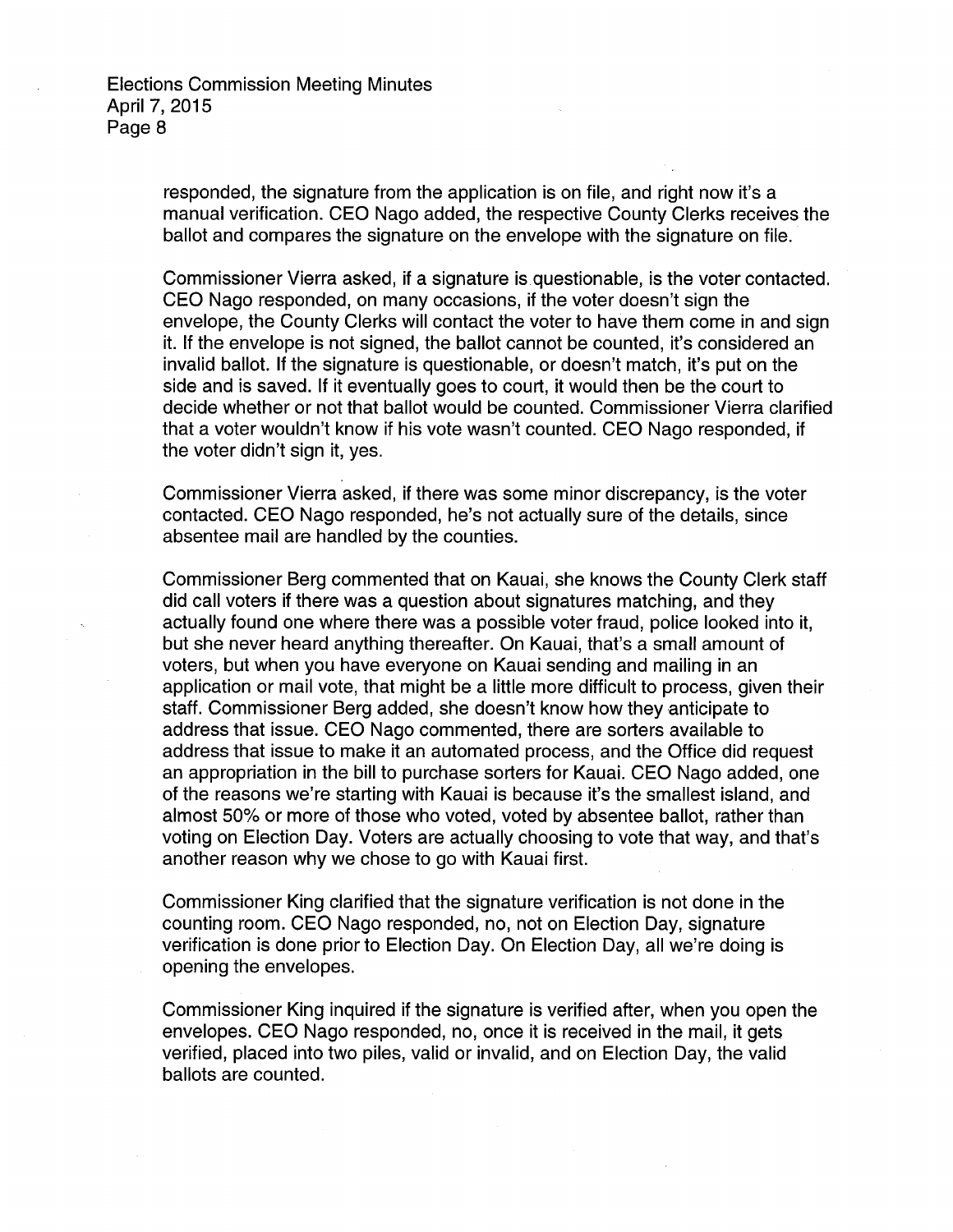Commissioner Berg clarified that when all mail is implemented, OE will not be counting the ballots only on Election Day, instead, OE will be counting them all along. CEO Nago responded, with all mail, yes, but we will still do that same process, sort valid and invalid ballots, then count the ballots.

Commissioner Vierra asked if accommodations are made for people who cannot physically sign for whatever reason. CEO Nago clarified, if Commissioner Vierra is referring to someone who can make a mark and have a witness signature, yes, voters can make a mark and have their mark witnessed. Or, if a voter cannot sign, voters can actually go into the available AB Walk sites to vote.

Commissioner Limtiaco mentioned at the last meeting, CEO Nago reported having a campaign and a plan for rolling out the online voter registration, and asked, if the launch date is August 3, 2015, when is the start date for that public education campaign. CEO Nago replied, when OE launches the online voter registration, OE is looking to issue a Press Release. As we get closer to the election, when people actually start taking advantage of the registration process, OE will start rolling out the media campaign, reminding individuals if you are not registered, you can take advantage of the online voter registration process. CEO Nago added, to do the media campaign during a non-election year, not many individuals will go out and register. Commissioner Limtiaco understood and agreed.

VI. Discussion of 2015 Legislative Bills as they affect the Office of Elections and the Elections Commission and action, if appropriate

Chair Marston inquired if Item VI has been covered, discussion of the legislative bills as they affect the Office of Elections and the Elections Commission. Chair Marston noted that it was combined, and if all Commissioners agree. Commissioner Orikasa noted that a list of the bills were distributed and does not think it requires discussion.

VII. Discussion, review and implementation of method of evaluation for the Chief Election Officer and action, if appropriate

Chair Marston noted that all Commissioners received their packet containing the evaluation forms that were originally used, the suggested corrections, and suggested items to be included. Chair Marston noted that he hopes all Commissioners will reach unanimity today in the forms themselves and the method going forward, as it will take another Commission meeting to review those. Chair Marston suggested starting with the questions for the commissioners, and asked if anyone has any additions, or corrections on that particular form.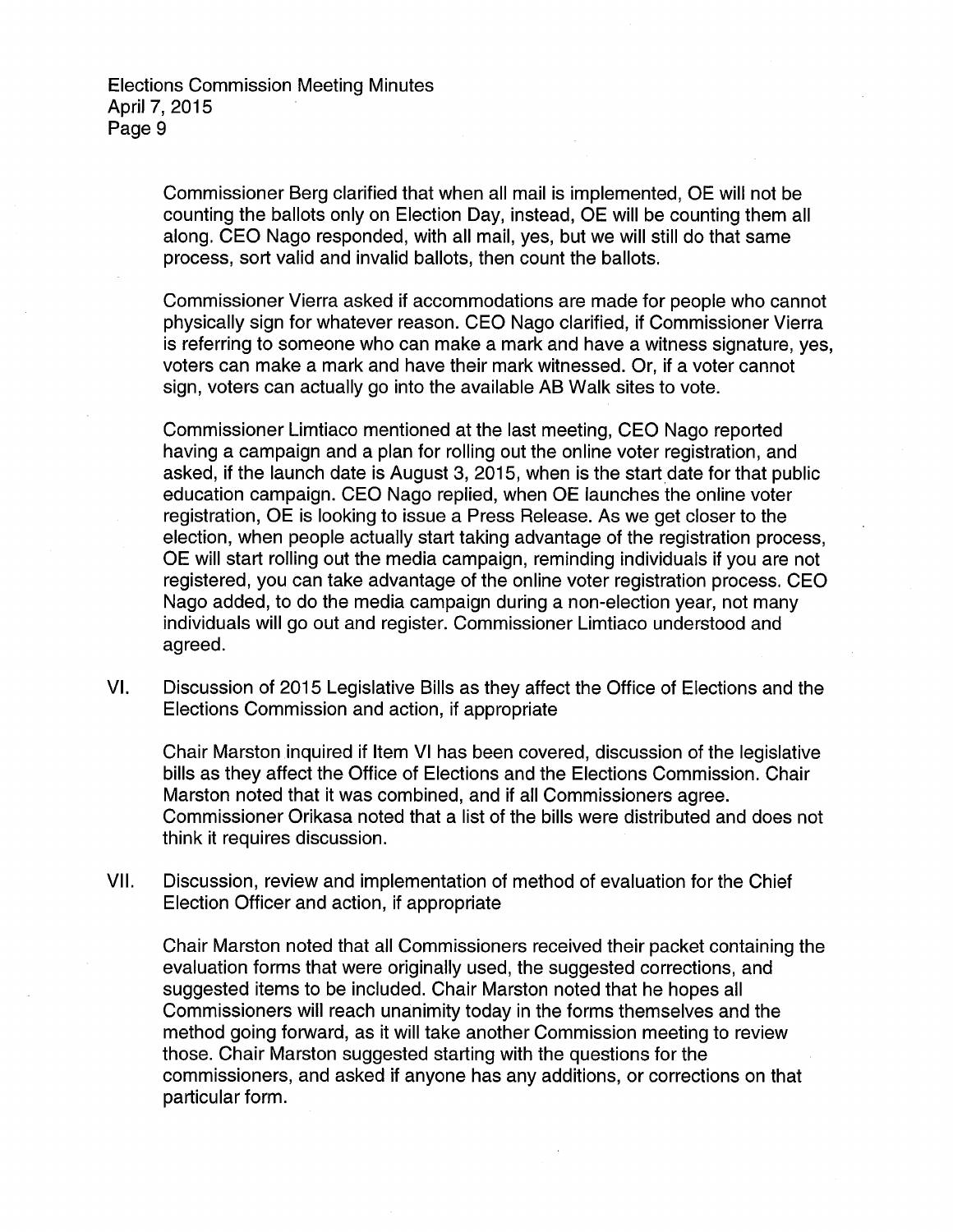> Commissioner Berg noted that Commissioner Limtiaco had a few recommendations and think those should be addressed first, as they relate to the process. Chair Marston confirmed the Commissioners have a copy of the suggestions from Commissioner Limtiaco, which include some differences of opinion from what the Commission originally started with, and opened discussion on Item No. 1. Commissioner Limtiaco explained she thought it might be of value to broaden the stakeholder group who comment, or are allowed to submit evaluation comments. First, the OE employees, comprised of individuals reporting directly to the CEO, including those who work with and under him, sort of a 360 review that is typical of large organizations. Second, the elected officials, she received feedback and respect the comments that it may not be a good idea. Third, key stakeholder groups that have a big stake outcome in the successful voting process, such as League of Women Voters and Common Cause.

> Chair Marston commented, regarding Item No. 1.a., Employees of the Office of Elections who comprise the individuals reporting directly to the CEO, the Commission did receive, at the last evaluation, a letter from the OE Staff endorsing CEO Nago, and signed by all the employees. The Commission did not ask for it at that time, it was done on their own. Chair Marston commented, he wonders, how does one ask an employee to rate their boss. Coming from a business world, he has never seen that done. Employees who do not like their boss may express their feelings, and if it's written up, then he's gone. However, Chair Marston noted he has never seen a form where subordinates rate their boss, maybe it happens, but has never seen nor been involved with it.

Commissioner Limtiaco responded, it's been done and is called a 360 Review. She added the questions has to be completely confidential, that's the key, you have to make sure these people are protected and can make comment if they want to.

Commissioner King commented, to him, there's a difference between an appraisal and an evaluation. The appraisal that the legislature seems to be wanting from the Commission is whether the CEO is doing a good job and if the Commission should continue and employ him. An evaluation is more of how can you improve, and he thinks that's more where a 360 is used. Commissioner King thinks a 360 is 30% of a company, but he's not sure that that's appropriate for what seems to be moving through the legislature, that they are asking for the Commission to do.

Commissioner Limtiaco stated she suppose a definition should be in order, an evaluation versus an appraisal, she's always referred to it as an evaluation, so doesn't know the distinction, and thanked Commissioner King for his comment.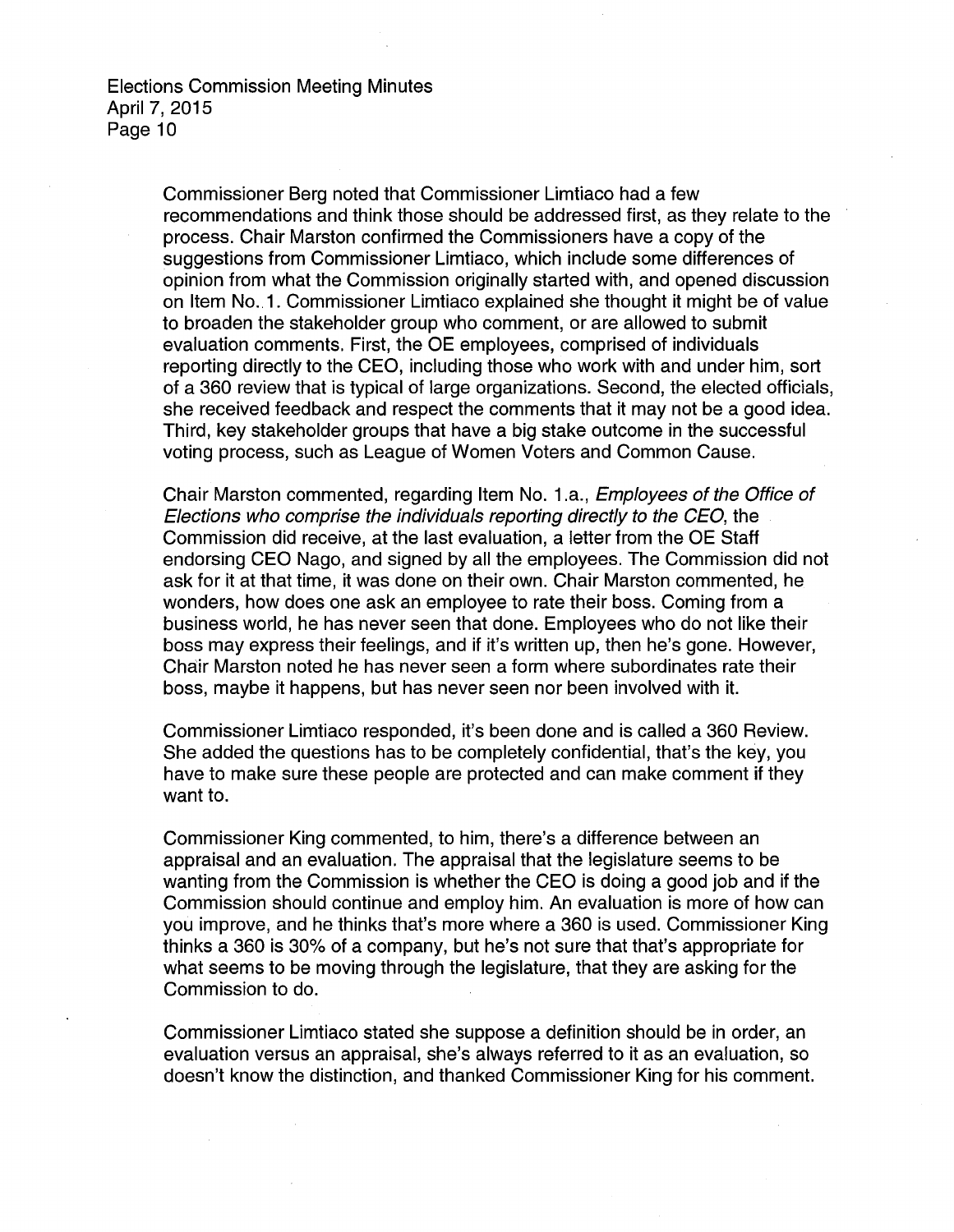> Commissioner Berg commented she's had considerable experience with these 360 degree performance evaluation or appraisals, and must say she's not a fan of them, but believe it's more of a representation of whether the employee likes or dislikes their supervisor, and that is not a representation of whether the supervisor is actually doing a good job and performing well. A personality contest is not relative to whether a job is being done in her opinion, and it takes a lot of time.

Chair Marston asked if there are any other thoughts, as this is a cumulative commitment, does the Commissioners want to vote on Item 1.a., or have more discussion.

Commissioner Orikasa thanked Commissioner Limtiaco, noted he liked what she provided, shows she's put in a lot of thought, and shows her competence in what she does as a professional. Commissioner Orikasa suggested, for the purposes of the Commission, if there are any items that may have a conflict, can those be placed on the side, find the ones they agree upon and use those as a basis, as they may be adequate for the Commissioners to utilize in doing this review or evaluation. At a later time, if the Commission feels there should be additional perspective or paradigms discussed, the Commission can introduce it then. If the Commission accepts some, it provides a very comprehensive platform.

Chair Marston noted, then we're back to the original forms.

Commissioner Orikasa clarified, since there are disparate views, for example, on Item 1 .a. Employees of the Office of Elections who comprise the individuals reporting directly to the CEO, place that on the side. Rather than debating it, we put it in, if we don't agree, we place it on the side unless there is a strong feeling. Commissioner Limtiaco added, that way we can move forward, and Commissioner Orikasa agreed.

Chair Marston asked for comments on Item 1.c. Key stakeholder groups who show an interest in the election process such as The League of Women Voters and Common Cause. Commissioner Vierra commented, regarding the LWV, they attend every meeting, follow legislation, he thinks their comments might be welcome, his only concern is how much weight should be given to that evaluation. How do we get together, even with Common Cause if they participated, he asked what did Commissioner Limtiaco have in mind. Commissioner Limtiaco responded, she hasn't thought about a weighting system, but agrees that's a valid point.

Chair Marston commented, one of the things we try to do with the evaluation forms is to get the readings from the people who have immediate contact with the Chief Election Officer, like the County Clerks, and the Commissioners that deal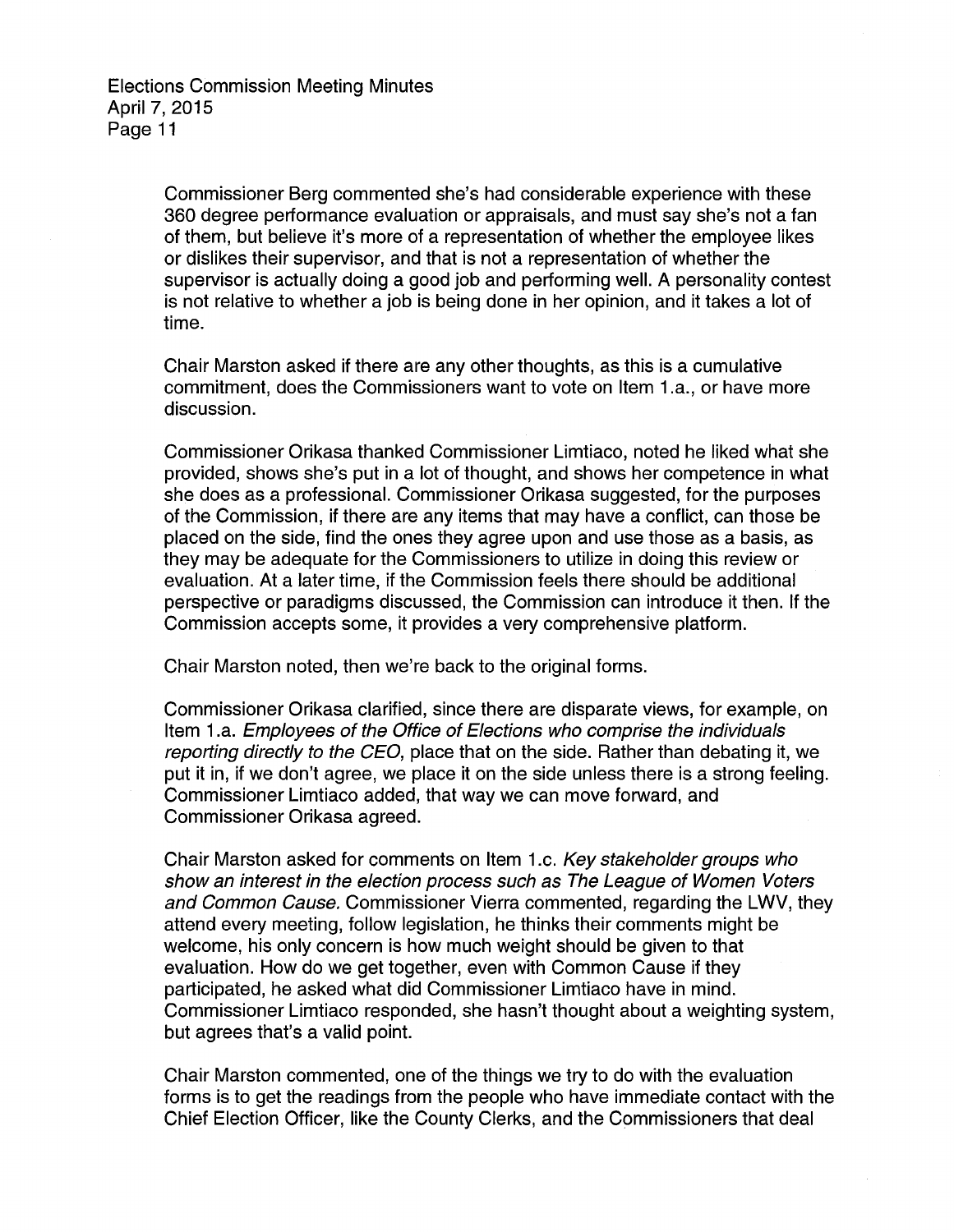> with him. The LWV do not have the same association as the Commissioners and the Clerks have with the CEO. Chair Marston informed Ms. Mason the Commission always appreciates her comments, they are very well thought out, and are good for the Commissioners. However, Chair Marston noted, in his opinion, he's not sure that does anything to enhance the evaluation process of the CEO.

> Commissioner Vierra asked for a comment from the LWV representative. Chair Marston asked Ms. Mason, how does she feels about it. Ms. Mason replied, she understands what the Commission is intending to do, but truthfully, the LWV do not have regular contacts with the CEO, they never have. The LWV are more interested in voting and election policy issues. Ms. Mason commented that she is sure the LWV would not be willing to participate if they were the only community group approached. Ms. Mason also noted the other hesitation she has is that the LWV might not be like the voting constituency in general. Certainly the LWV is interested, but she doesn't see a role for them in the performance appraisal. Commissioners thanked Ms. Mason for her comments.

> Commissioner King asked Ms. Mason if she sees another community organization out there that might be interested, like Common Cause? Ms. Mason stated she doesn't know, but Common Cause might be interested.

Commissioner Orikasa commented that he would be against these key stakeholder groups for the following reason, currently the organizations and individuals that have come to testify have been very straightforward, and above forward, with good intent of providing the best for the community. But the Commission would not have a system to determine who share that same perspective, and, if there is another group that has subversive or some deviant intent, how would the Commission disqualify them from being a key stakeholder group if they came to testify regularly. Commissioner Orikasa therefore recommends that the Commission do not include key stakeholder groups.

Commissioner Limtiaco stated the comments received from the LWV on a regular basis are really helpful and very robust, since they focus on outcome which is of great value, and concluded it best to leave it there. Commissioner Orikasa agreed.

Chair Marston proceeded to Item #2 and asked for comments. Commissioner Limtiaco explained what precipitated her comments was why the questions for the Commissioners and the County Clerks are different, and not the same. Chair Marston commented that there are two different relationships, and this is a good point that Commissioner Limtiaco brought up. As he mentioned previously, initially there was a sub-committee of three, two Commissioners and Chair Marston, who met and spent a day putting together these questionnaires. Two of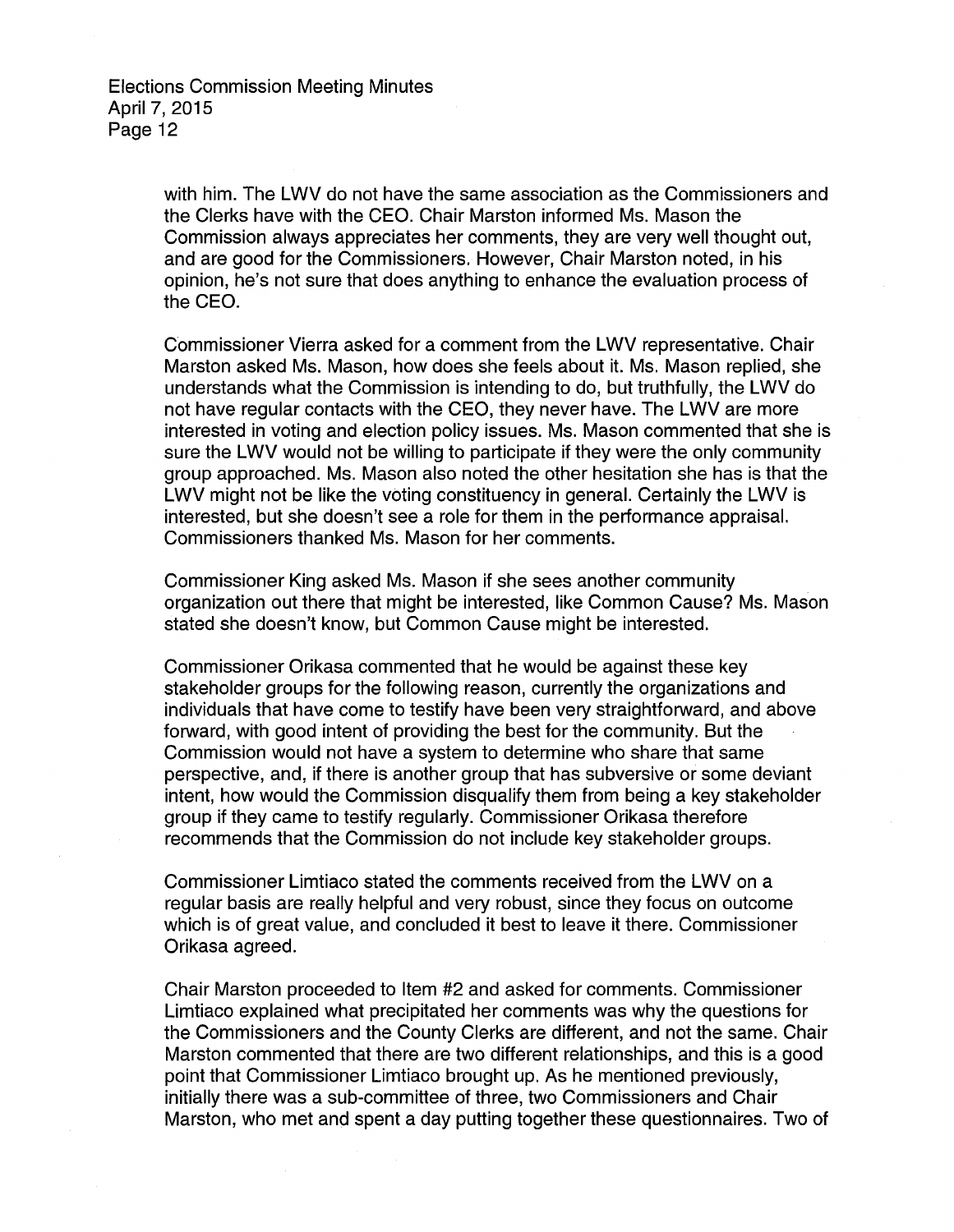> the committee members are no longer on the Commission, but Chair Marston recalls they had quite a bit of comment about making two separate questionnaires, because the relationships that the respondents would have with the Chief Election Officer. The CEO delegates his authority to the County Clerks, as he's responsible for the whole thing. The Commissioners don't delegate anything, they quiz the CEO, ask him for responses, and receive testimony from him on the goings-on. They are viewed from two different perspectives and that's why there are two different questionnaires. Chair Marston commented he hopes this answers her questions, and Commissioner Limtiaco commented the explanation responds to her query.

> Commissioner Limtiaco mentioned, with reference to the questionnaire for the Commissioners, she likes the additions that Commissioner Berg made at the last meeting, and supports those, which also addresses the second paragraph in Item #2 and satisfies that requirement, in a very short and succinct manner. Commissioner Limtiaco thanked Commissioner Berg.

> Commissioner Limtiaco explained that with the questions as they existed, she felt there was some substance missing with regard to general outcome in performance, as opposed to answering questions during meetings and that sort of thing. Commissioner Limtiaco likes the addition of question #6 that solves a lot of the problem. That being the case, Commissioner Limtiaco noted that Item #2a through #2j, is covered in that language that Commissioner Berg put forth.

Chair Marston then opened the discussion to what was placed on the side. Commissioner Limtiaco responded the 360 idea, and Chair Marston added the "employees".

Commissioner Orikasa commented that he is not in agreement with that, based solely on personal experience. As an employee, he stated he had no idea what his supervisors did as their job. As responsibilities and jurisdictions changed, then he got to see how wrong he was in his previous perspective. It serves a point to have a venue for objectives from an employee, he doesn't know if it's relevant, or if it would be accurate to be incorporated into the supervisory evaluation.

Chair Marston inquired, instead of an evaluation form, those who report to CEO Nago would come before the Commission and the Commissioners would ask questions. Commissioner Limtiaco commented she thinks that would put the employees in a pretty awkward position. Commissioner Orikasa stated he thinks if an employee would have a particular gripe against anybody within the office, there's enough of a community spirit now, that person, like a whistleblower or whatever you call them, have opportunities now for conversation without having to go into an open forum or wait for an annual evaluation.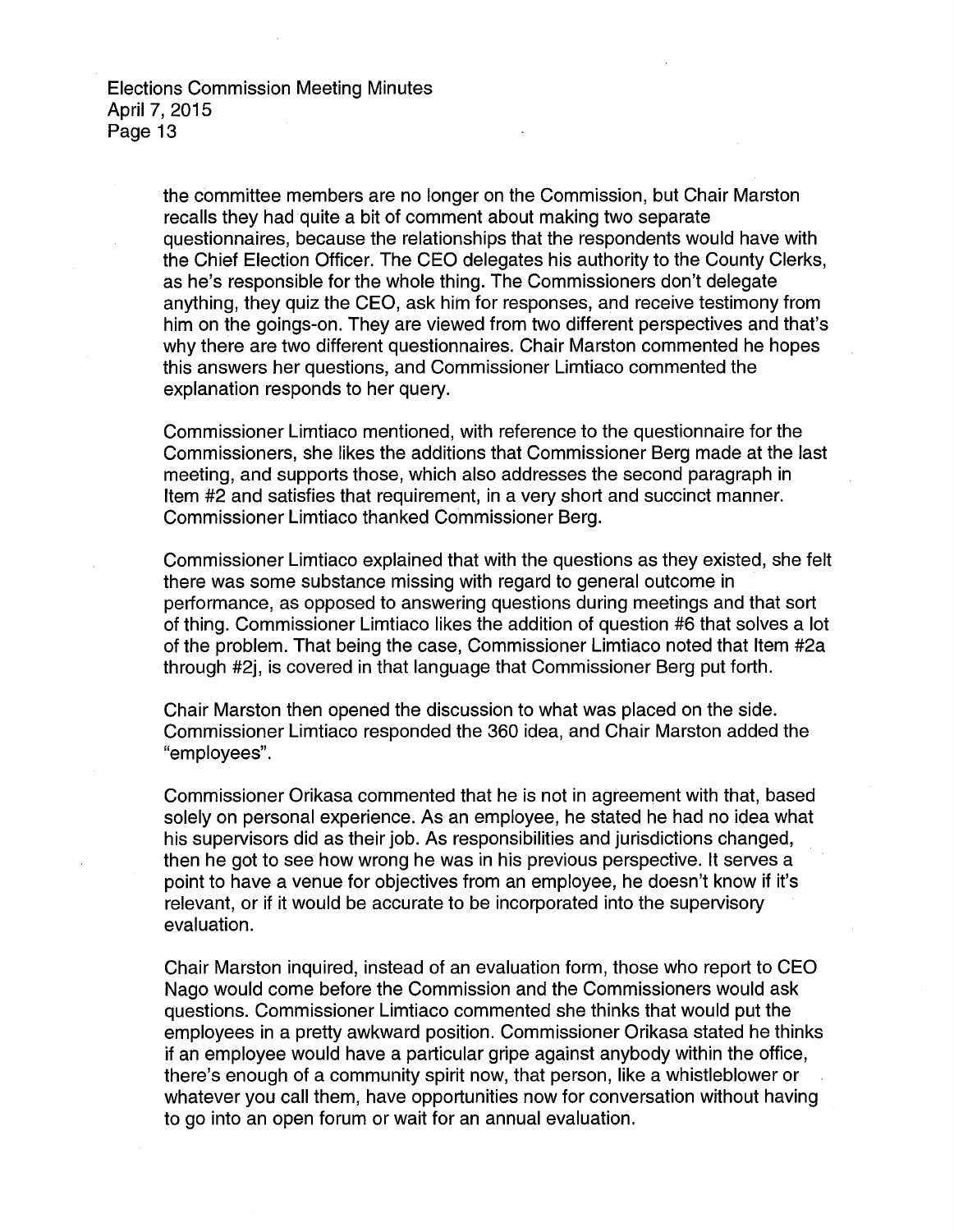> Commissioner Vierra stated he's experiencing that issue right now. He's conducting an investigation and employees went forward before the Board that controls the department and voiced their opinion on the abilities of the CEO and the Board accepted the comments but the word got out and some of these employees are now subject to harassment. Issues are being taken with the whistleblower comments, and some have hired an attorney. It's hard to keep comments confidential, of an employee about their boss. Once it leaks out there's going to be some resentment. Commissioner Vierra does not know if the Commission can ever accomplish this and maintain the confidentiality that the people would expect. He thinks employees may not be totally honest with their opinion, so you're not going to get a true representation of how they really feel their boss work.

Commissioner King addressed Chair Marston and Commissioner Young and stated there were issues with the previous Chief Election Officer, and they were the only members on the Commission at that time. Commissioner King asked how did that develop, or how did you find out about it, and could the Commission use that to develop some sort of 360. Chair Marston responded that the big thing was when the County Clerks came before the Commission and said basically we have a big problem. Chair Marston commented he does not remember getting anything from any employees, he doesn't remember that at all, although that may have happened. Commissioner Young commented that is what was represented. Chair Marston noted, if the Chief Election Officer and the County Clerks can't work together, we're in big trouble and that had to be fixed. The Chief Election Officer at that time, did the right thing, he resigned, and the Commission didn't have to terminate him.

Chair Marston inquired, if the Commissioners agree to use the original forms and include Commissioner Berg's suggestions. Commissioner Limtiaco commented she likes the amendments made by Commissioner Berg. Chair Marston called for a vote, and asked for a motion that the revised questionnaires be the vehicles for the evaluation of the Chief Election Officer; Commissioner Moore made the motion, Commissioner Young seconded the motion, and unanimously approved by the remaining Commissioners.

Chair Marston noted the next item the Commissioners need to agree upon is the implementation of the evaluation. Chair Marston explained that in the previous evaluation, Commissioners King, Berg and Chair Marston met with the County Clerk of Kauai and the County Election Administrator, sat down with them and went through the whole process with the County Clerk, asked him questions and in conjunction had him fill out the questionnaire. Chair Marston commented that he does not know if that is required, but they wanted to make sure it was done in a timely fashion. The other thing the Commissioners can do is have the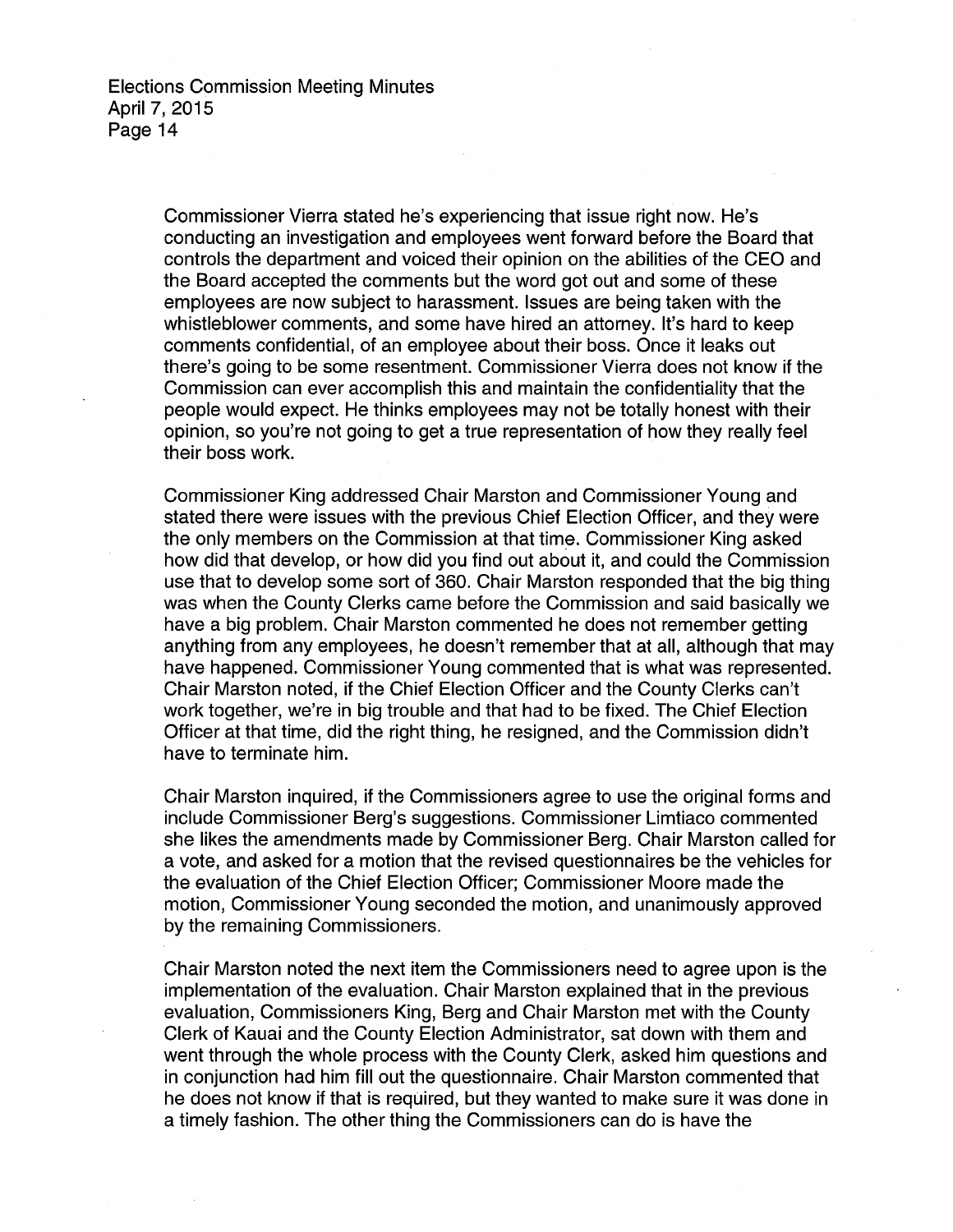Secretary mail the questionnaires to the Clerks and have them returned in a timely fashion. Chair Marston commented he liked meeting the Clerk and Election Administrator personally, it was interesting couple of hours spent. Commissioner Young stated he did the same on Oahu, and Commissioner Orikasa stated he did the same on Maui. Chair Marston think that's a good way to conduct it, that way you get together with the Clerks, you learn a little more. about them, and get that accomplished because they have other things to do.

Chair Marston then stated, the other item is the Commissioner's report that can be completed on their own. Chair Marston suggested these activities be completed and all the forms returned to the Secretary prior to the next meeting. Chair Marston inquired if everyone agreed, and all Commissioners agreed.

Commissioner Limtiaco asked, with regards to the County Clerks, these are done face-to-face, so their names appear on the form. In reviewing the form, there is no place for a name. Commissioner Orikasa noted that everyone who responded previously, did identify themselves. Chair Marston suggested that Commissioner Limtiaco accompany Commissioner Young and she agreed.

Commissioner Limtiaco suggested that a name and signature line be added to the County Clerks questionnaire as well as the Elections Commission form. Commissioner Orikasa, asked the Secretary to check the previous evaluations if there was a provision for the name and signature. Commissioner King noted that quite often with the County, it's not necessarily the County Clerk that is doing it, because they have someone else that handles elections. Chair Marston asked, and all Commissioners agreed, to add spacing for the Clerks and Commissioners name and signature.

Commissioner Vierra asked Chair Marston if the Commissioners can all agree that they will be representing the Commission with the County Clerk and go over this personally rather than mail them a separate one? Chair Marston agreed that would be a much better way to do it.

Commissioner Limtiaco asked, since the Commissioners will be involved personally in this process, how does the ranking by number work? You add up a total, but then, how does the Commission evaluate, is a total of 3 to 5 considered passing. Chair Marston, noted at the top of the form are the numerical ratings. Commissioner Limtiaco noted, how was this done in the past, how was it discussed, in terms of a numerical rating. Also are they allowed to make comments, and is there room for comments.

Commissioner Berg commented, instead of this being the Commissioners rating of what the County Clerks tell the Commissioners, the Commissioners should ask the County Clerks, in this particular area, would you give the CEO a "5", a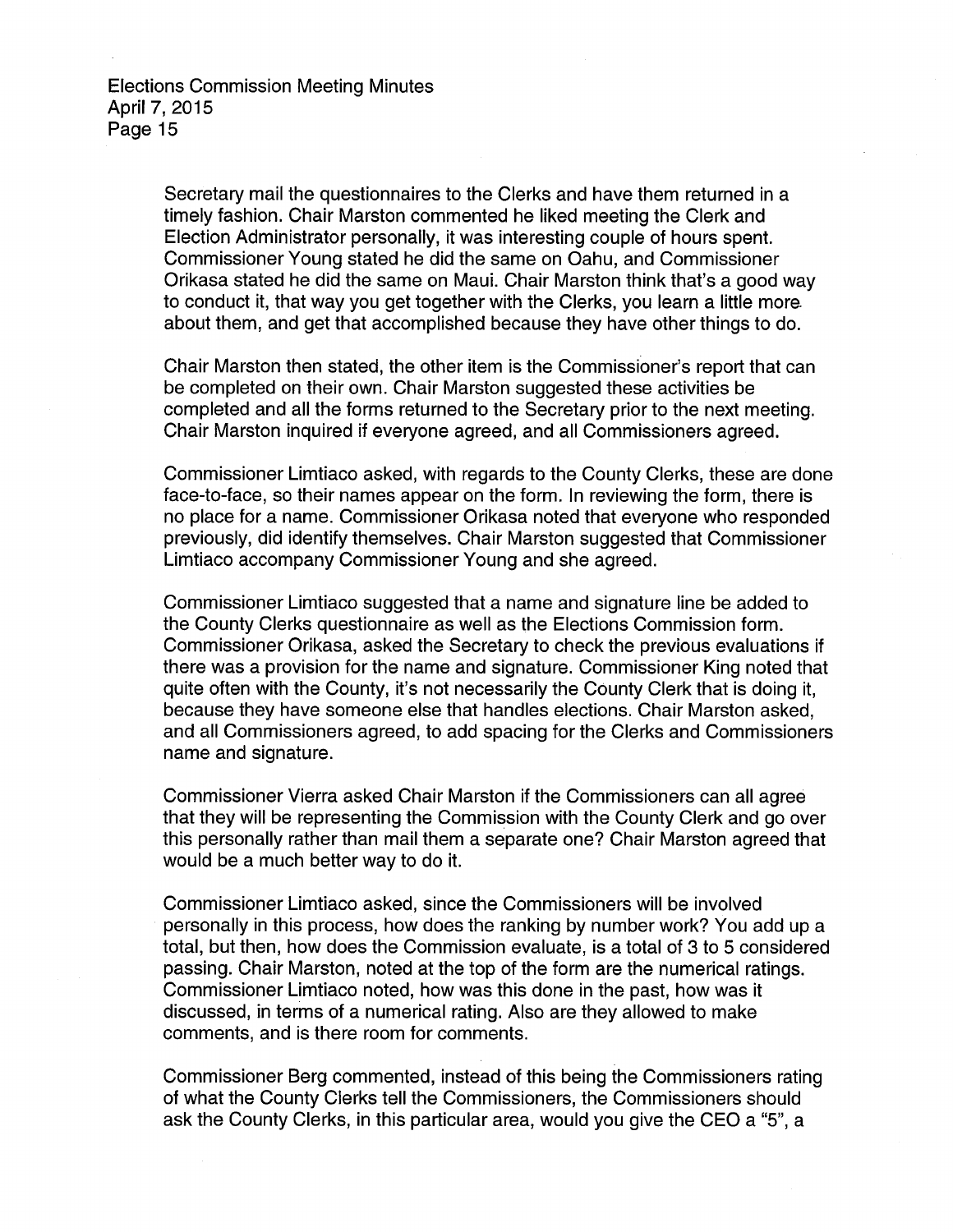"4", rather than the Commissioners rating the Clerks comments themselves. All Commissioners agreed. Commissioner Berg commented she's not sure if that was done.

Commissioner Vierra added, Commissioners can ask the Clerk, why are you giving a "3", what's the reason. Commissioner Berg clarified that the Clerk need to tell the Commissioners what the reason would be. Commissioner Vierra stated, "50" would be the maximum score on this sheet, and added if the total is "20", there would be some concern. But, what's the cut-off where he's okay, would it be "30", "35". Commissioner Limtiaco commented she would like to understand these numbers. Commissioner Limtiaco noted, she's assuming Item No. 11, "Other Comments", at any point in time, under any of these areas, they could make comments, not just at the end. All Commissioners agreed, that it will prompt the Commissioners when they are talking with the Clerks. Commissioner Vierra commented, having spaces between the numbers so Commissioners can write the comments and type it up after, would be helpful. Commissioner Limtiaco noted it sounds like a small idea, but it's a prompt, and also formalizes and shows them they have the opportunity to comment on specific things, or not, rather than just at the end of the whole discussion when everyone is ready to go to their next meeting.

Chair Marston suggested providing larger spacing, and adding a comment section for each item.

Commissioner Vierra suggested sending a copy to the Clerk to let them know to expect us, so at least they know what they are rating and can start thinking about it, all Commissioners agreed unanimously. Chair Marston asked for any other comments on the evaluation process.

VIII. Discuss and finalize the Commission's biennial report to the legislature, and action if appropriate

Chair Marston confirmed all Commissioners received a copy of the biennial report, and asked for any additions or corrections. Commissioner Berg commented, relating to Item #2, she suggested deleting a portion in the second sentence, "However, there was apparent confusion on the part of some voters, and as a result, the Commission recommended that current statutes governing the conduct of elections during such natural disasters be addressed by the legislature." All Commissioners agreed unanimously to Commissioner Berg's suggestion, and Chair Marston directed the following be taken out, "... there was apparent confusion on the part of some voters, and as a result. .. "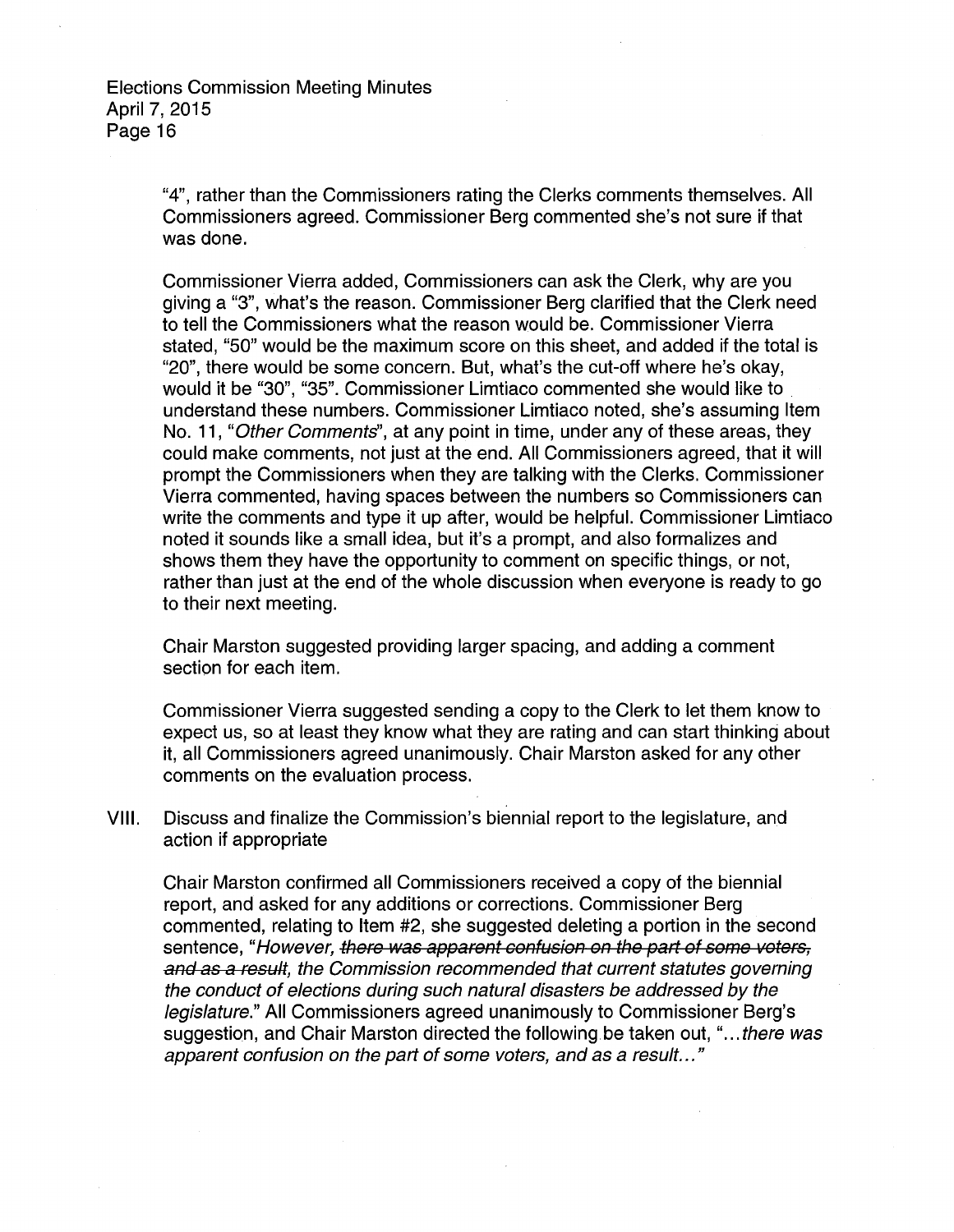Chair Marston directed the Secretary to finalize the report, and send the report with a letter to the President of the Senate and the Speaker of the House, with a copy of each letter to their counterpart.

- IX. Open Forum: Public comments on issues for the Commission's consideration for the next Commission meeting and action, if appropriate. Presentations limited to three minutes.
	- $a.$  County of Kauai no one available to testify
	- $b.$  County of Maui no one available to testify
	- c. County of Hawaii

**Margaret Wille-** Ms. Wille asked if the Biennial Report to the legislature is currently available. Chair Marston replied it should be part of the minutes and be on the website. Commission Secretary responded that the report is not currently available, as it is in a draft form. Commissioner Orikasa suggested that when the Commission submits the report, can the Council member from the Big Island be copied, and would that be appropriate. Deputy AG Kunimoto replied it can be sent to the Councilmember; and it's usually posted on the website once it's finalized; and the Commission can do both.

Councilmember Wille commented that she couldn't follow the conversation, and noted, if it is on the Agenda, she thought it would be made available, when the Agenda becomes available, otherwise there is no ability for the public to comment on that Agenda item. Councilmember Wille inquired if she can find it on the website right now and Deputy AG replied, no, not right now, when it's finalized it will be posted. Councilmember Wille stated that means that it's done and there is no opportunity for public input on that item, and stated it wouldn't hurt to have something like this to be posted at the time the Agenda is posted, six days before, and allow the public to provide comments.

Commissioner Orikasa inquired if something like this, a Commission Report, is not for public consumption until the Commission finishes it, since it's a draft of the report. Deputy AG Kunimoto responded right now it's a draft of a report and does not think there is a requirement to put it out, but there is a bill going through the legislature now that might make it a requirement, an Office of Information Practices (OIP) bill.

Commissioner Limtiaco asked if the Commissioners discussion of the modifications just made require a vote and would that vote constitute an approval of it as a final, with the proposed amendment? Chair Marston clarified if it's the Commission Report. Commissioner Limtiaco confirmed and noted, so that it can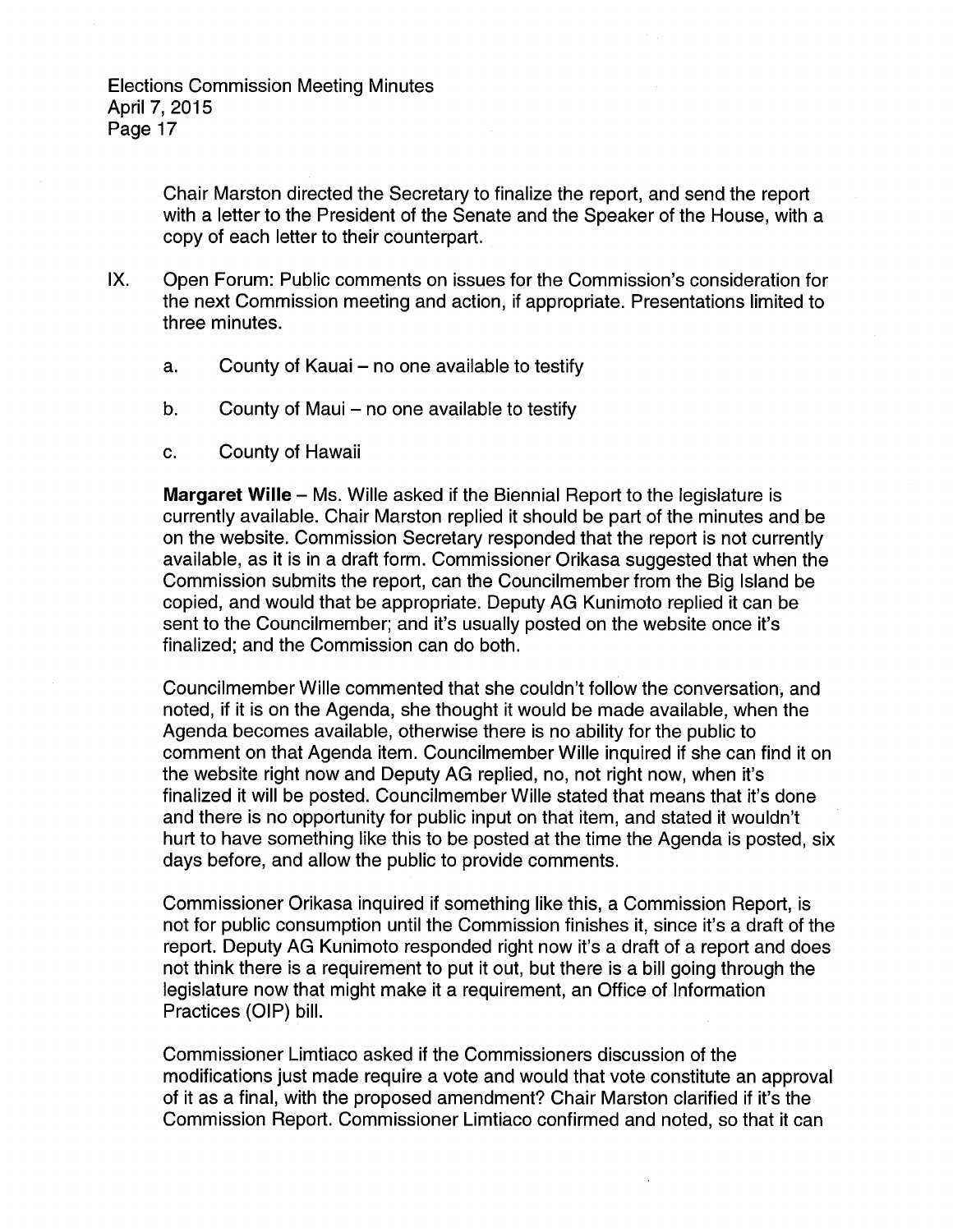> be finalized at this meeting by· vote. Chair Marston called for a motion, Commissioner Limtiaco moved that the biennial report be approved with the amendments made by Commissioner Berg that was discussed, Commissioner Moore seconded the motion and unanimously approved by the remaining Commissioners.

Councilmember Wille commented that now that the Commissioners voted on the biennial report, it will be posted on the website. Chair Marston replied yes.

Commissioner Moore commented that she was dismayed by how long it took to get information up onto the website, since the February 20, 2015 meeting. In anticipation of today's meeting, the meeting site and time were known at the last meeting and she was not pleased that it was not posted until this past week. She mentioned she doesn't know if there are requirements as to when things are posted, but would like the Commission to make it a requirement, to get known information up as quickly as possible, within a week or ten days after a meeting is done. She feels it has impacted what we see in terms of empty seats.

Chair Marston questioned the Commission Secretary. Commission Secretary responded she understands that in accordance with the OIP Sunshine Law requirement, the Agenda must be posted six days before the meeting date, and the previous Commission Secretary, upon posting the Agenda with the Lieutenant Governor's Office and the other requirements, the Agenda was then posted to the website. Commissioner Moore stated at the February 20, 2015 meeting, the Commissioners talked about ways of promoting the video conference by having public relations, newspaper articles, having the County Clerks involved with getting the information out, and she personally wanted to disseminate information because she feels the public's right to know is primary. Commissioner Moore suggested posting a tentative notice on the website, as she was advised when she contacted the Attorney General's office to see what her parameters were as an individual on the Commission.

Commissioner Orikasa asked, so when we post the meeting, as Commissioner Moore is suggesting, is the Commission obligated to attach an Agenda, or just say there is going to be a meeting. Deputy AG Kunimoto stated, what is normally done is we file the Agenda with the Lieutenant Governor's office, and post the notice of the Agenda on the website, but if you just want to put a tentative Notice of a meeting on the website you can. Commissioner Orikasa noted that Chair Marston develops the Agenda which may not be immediately available, as there may be other things that could occur to add to the Agenda. Deputy AG Kunimoto added, if the Agenda isn't formulated, the Commission can put a Notice of the Meeting then post the Agenda.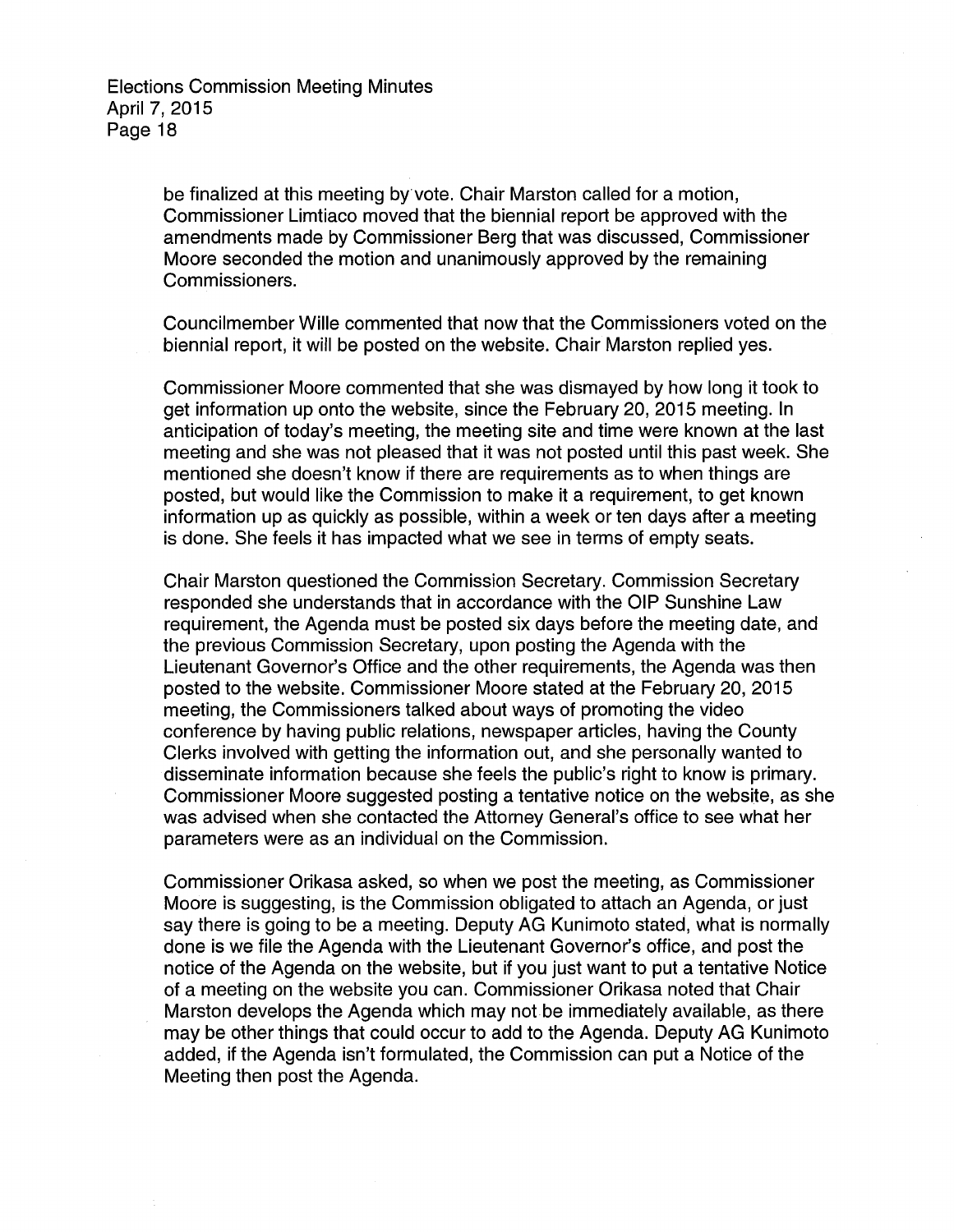> Chair Marston suggested, make the announcement stating the next meeting is scheduled and provide the date, notify that the Agenda will be published six days before the meeting. Commissioner Moore agreed. Commissioner Vierra suggested it should be "tentative" because something may come up, and we have to cancel, and that's where the six day notice comes in so, "tentatively this is the next Commission Meeting, however, please check back six days prior''. Commissioner Vierra commented he agrees with Commissioner Moore in that the Commission had that information a lot sooner. Chair Marston commented we can do that and thanked Commissioner Moore.

d. City and County of Honolulu

**Dan Purcell - Mr. Purcell commended Councilmember Margaret Wille on her** comments. Mr. Purcell advised he emailed a variety of people about today's meeting including, Councilmember Margaret Wille, Civil Beat, Nancy Cook Lauer at West Hawaii Today, and some other news people.

Mr. Purcell noted he appreciated the comments about signatures, he explained that his signature has changed dramatically over the years and now with credit card receipts, he started scribbling, and his signature is now a couple of circles. Mr. Purcell added a signature can change relative to a person's mood, lighting, writing surface, the pen being used, and whether the individual is tired or energized. He expressed concern and wonders how many ballots are set aside in these elections because of signatures that don't match and is also concerned about who's looking at them. Mr. Purcell added he agrees with the Commission's concerns about the signatures and requested that policies about the signatures are clear and available so the public would know what happens to ballots when signatures are questionable and put to the side.

Mr. Purcell expressed appreciation on Commissioner Limtiaco's comments on the 360.

Mr. Purcell thanked the Commission for conducting this video conferencing meeting, it's very helpful, and he supports having a video conference meeting facility in the Honolulu area.

Mr. Purcell expressed concern that the Biennial Report was not available for the public to view, as the public can comment on every agenda item, but he's glad that the Commission completed it.

Mr. Purcell expressed his mahalo and appreciation to the Commissioners for their efforts, time and contributions.

Commissioner Moore thanked Mr. Purcell for getting the word out.